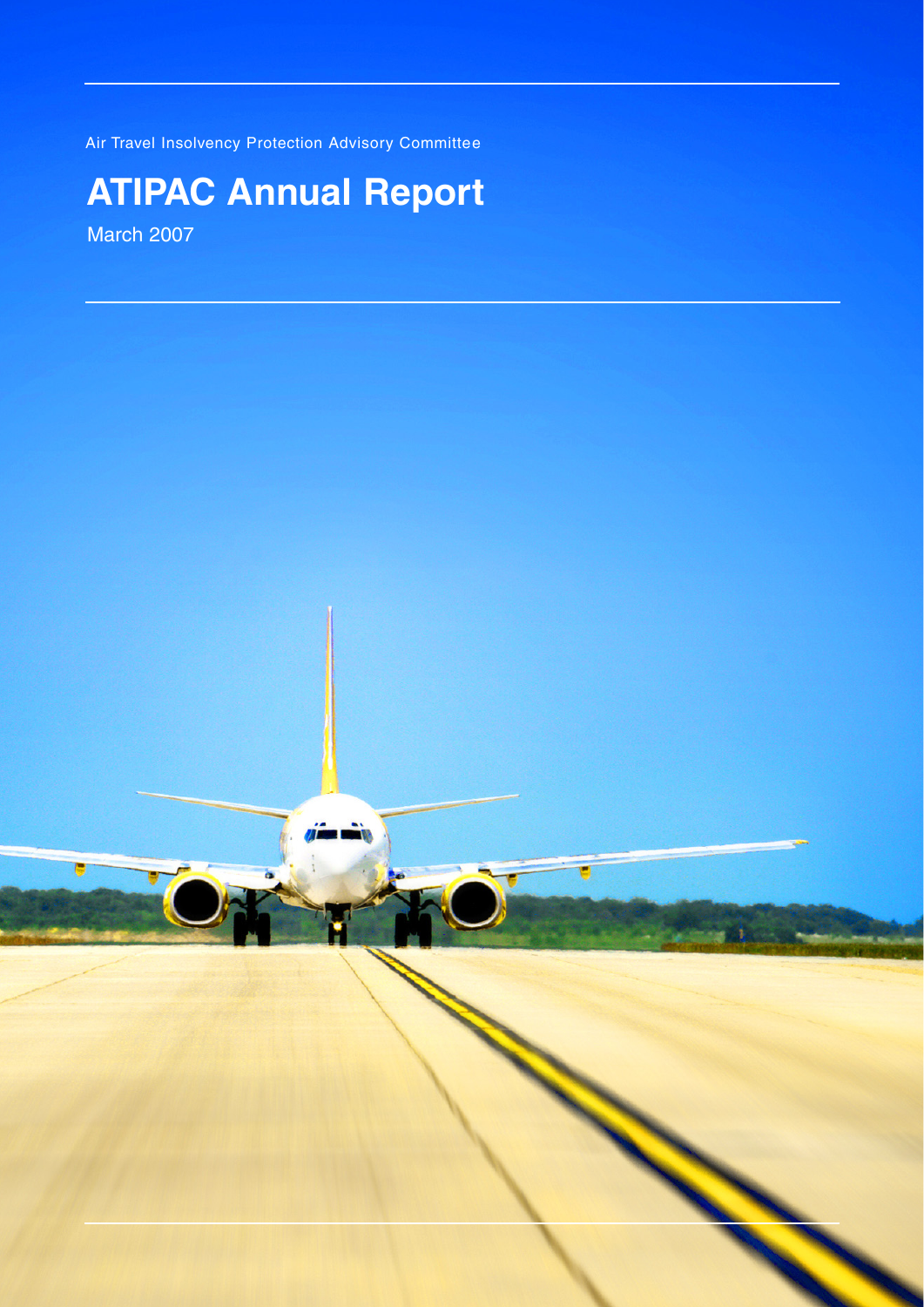© Air Travel Insolvency Protection Advisory Committee

All rights reserved. Copies of this publication may be reproduced for personal use, or for use within a company or organisation, but may not otherwise be reproduced for publication.

To use or reference CAA publications for any other purpose, for example within training material for students, please contact the CAA at the address below for formal agreement.

July 2007

Enquiries regarding the content of this publication should be addressed to:

ATIPAC CAA House 45-59 Kingsway London WC2B 6TE

E-mail: contact@atipac.org.uk

Further information about ATIPAC is available at www.atipac.org.uk.

Designed by CAA's Consumer Protection Group on behalf of ATIPAC.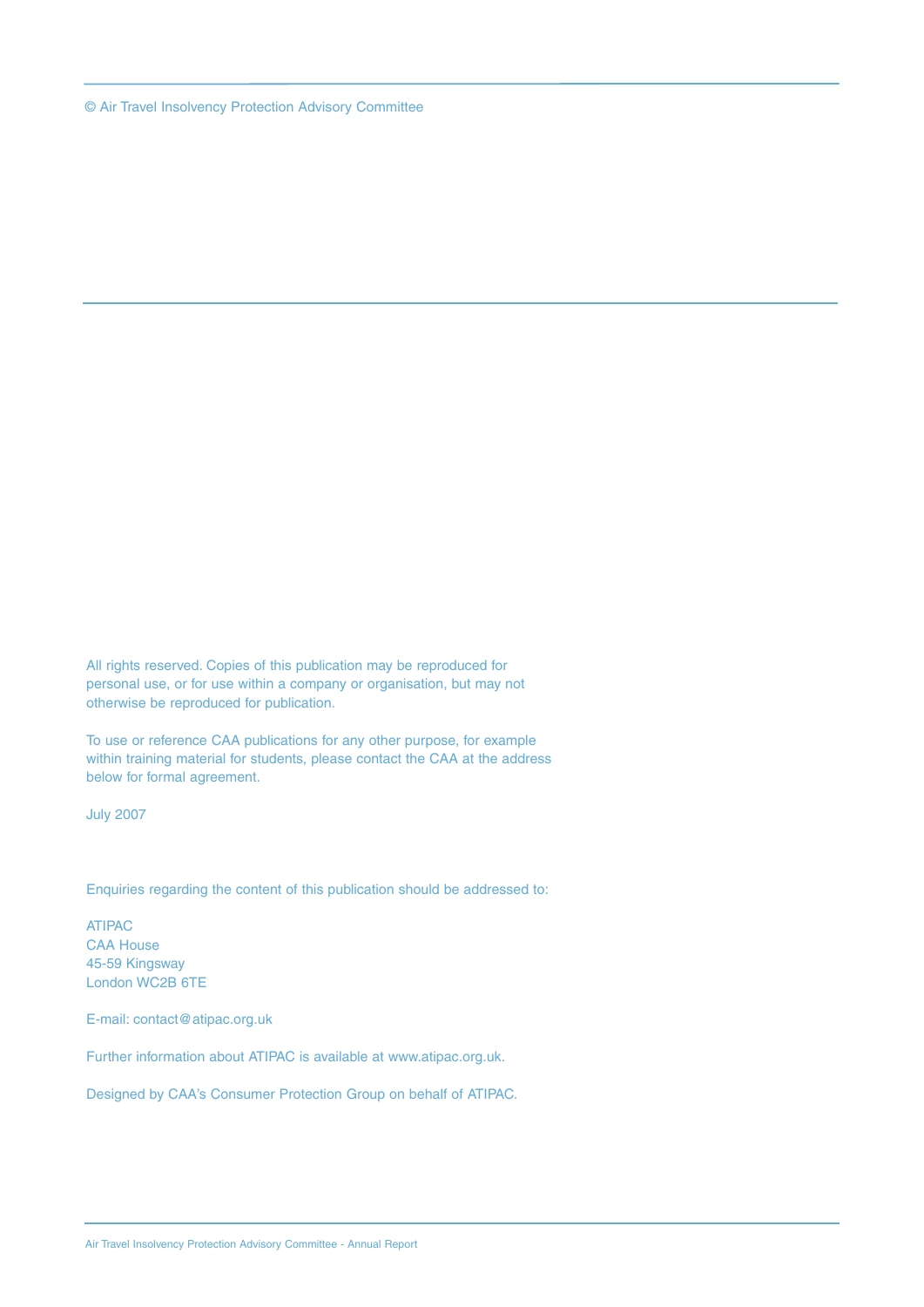**1**

## Introduction

## Dear Ms Kelly

I have pleasure in enclosing the seventh report of the Air Travel Insolvency Protection Advisory Committee (ATIPAC) for the year ended 31 March 2007.

The committee was very pleased with the Government's decision last year to proceed with a formal consultation on replacing bonding with a £1 per passenger ATOL Protection Contribution to be paid by firms holding an Air Travel Organiser's Licence (ATOL). The Department for Transport (DfT) and the Civil Aviation Authority (CAA) issued the consultation on 2 April 2007 and the Committee urges the Government to respond positively to the outcome as soon as possible.

The introduction of the ATOL Protection Contribution will reduce the regulatory burden on tour operators and will consequently reduce costs for many, particularly the smaller operators, in this highly competitive market.

The Committee believes that the introduction of the £1 contribution would also be an opportunity to help educate the travelling public about the benefits of financial protection and the products that are protected.



ras

**John Cox OBE** Chairman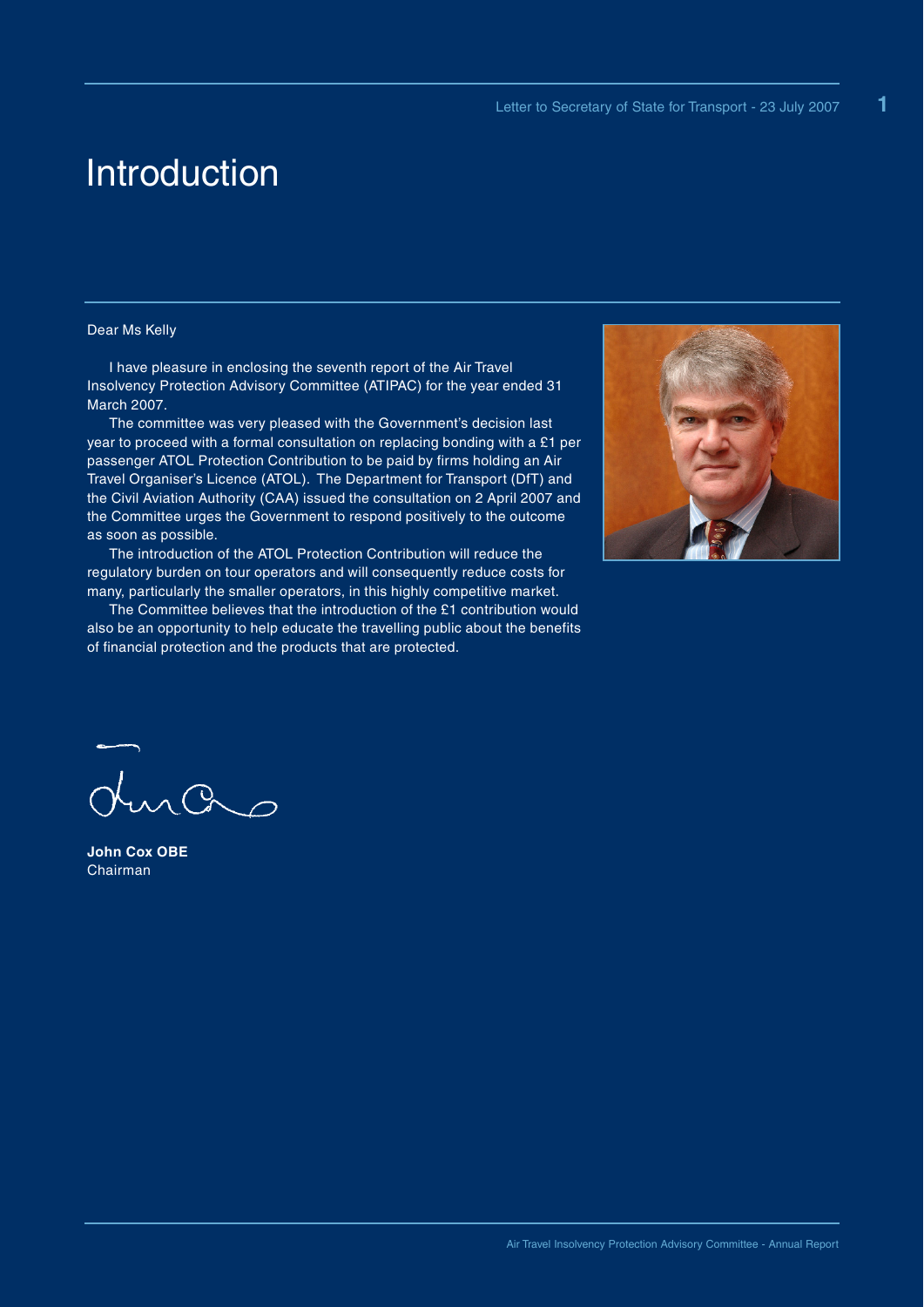# Role & Membership of the Committee

The Air Travel Insolvency Protection Advisory Committee (ATIPAC) was established by the Secretary of State for Transport in 2000 to provide advice to the Civil Aviation Authority (CAA), the Trustees of the Air Travel Trust and the Secretary of State for Transport on the financial protection arrangements for air travellers and customers of air travel organisers. Its terms of reference are at Appendix 2 of this Report.

The Committee includes representatives from key trade associations, consumer representatives, independent members and members appointed by the CAA.

In the past few years, the development of the Internet, the establishment of low-cost carriers and changing consumer preferences have transformed the air travel market. More leisure travellers are making their travel

arrangements independently, buying flights and accommodation direct from airlines and accommodation suppliers. As a result, it appeared that the Committee had become less than fully representative of the air travel industry as a whole. Consequently, in 2006, when the membership term of some members was due to expire, the opportunity was taken to review the composition of the Committee. New membership criteria were agreed with the Department for Transport (DfT). As a result new members were invited from airline groups and the on-line travel industry.

The Travel Trust Association (TTA) was invited to propose a representative. Tina Tietjen, Chairman of the Air Transport Users' Council (AUC), was replaced by Simon Evans, AUC Chief Executive. Tim Robinson stood down as an independent member

and two new independent members, Uday Dholakia and Kyrie James were appointed, following a formal recruitment process that represents best practice in making public appointments.

The Committee held four meetings during the year. Traditionally these meetings have been held at the Civil Aviation Authority's office in London but last year one of the meetings was held at Northumbria University. This meeting was hosted by Professor David Grant, and the Committee is grateful for Professor Grant's invitation. The meeting was arranged to coincide with the 'Sixth International Travel and Tourism Policy, Law and Management Conference'.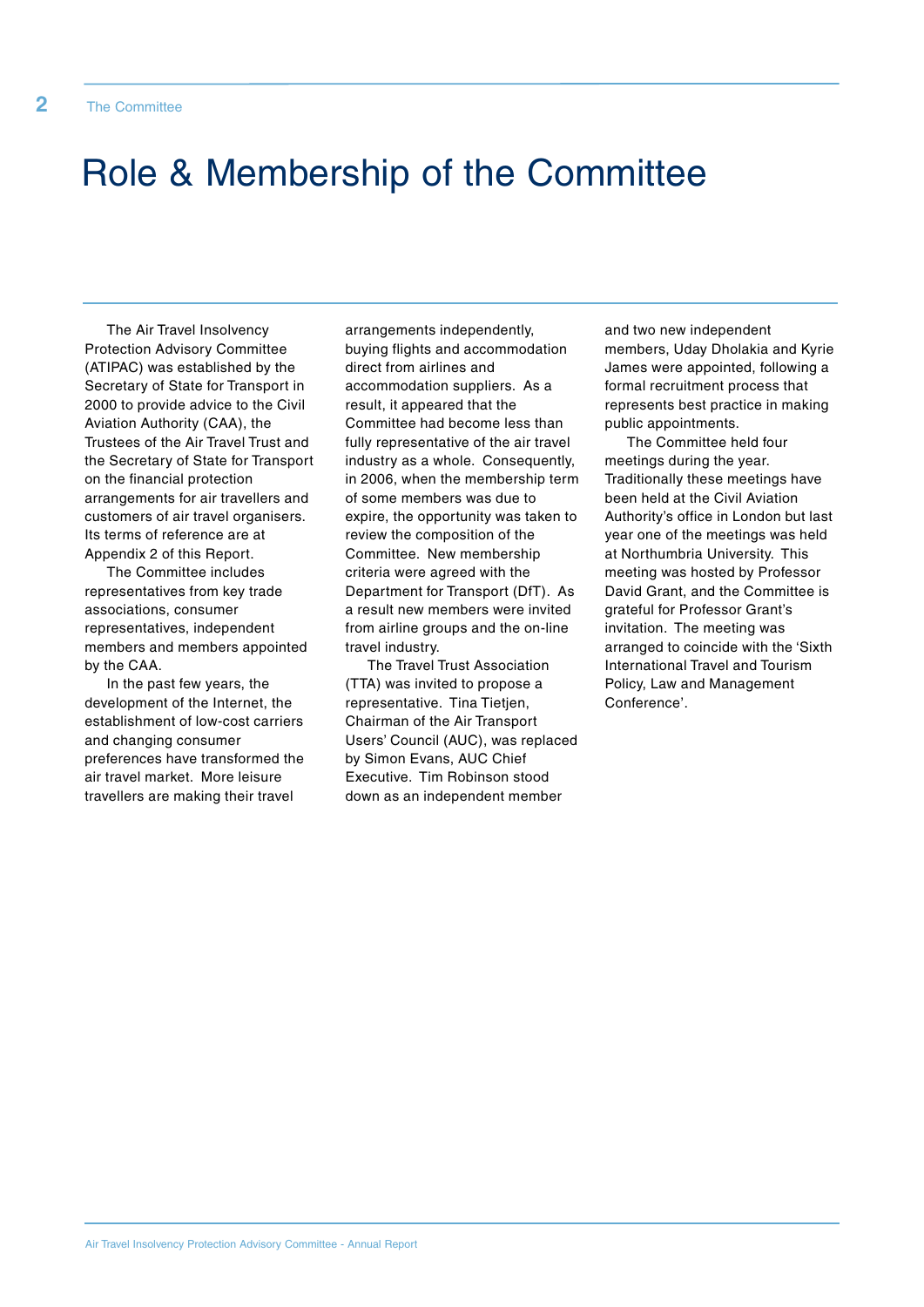| John Cox - Chairman                      | Chairman of ATIPAC since its formation in April 2000. Also a past Chairman of the<br>Air Transport Users' Council (AUC).                                         |  |  |  |
|------------------------------------------|------------------------------------------------------------------------------------------------------------------------------------------------------------------|--|--|--|
| Richard Jackson - CAA                    | Representative of the CAA, Group Director of the Consumer Protection Group and<br>CAA Board Member. He is also a Trustee of the Air Travel Trust (ATT).          |  |  |  |
| <b>Bruce Treloar</b> - Trading Standards | Trading Standards Institute Lead Officer for the Holiday & Travel Industry. He<br>represents consumer interests.                                                 |  |  |  |
| Roger Bray - Journalist                  | Independent freelance journalist with a consumer focus and is an independent<br>representative.                                                                  |  |  |  |
| Noel Josephides - AITO                   | Council member of the Association of Independent Tour Operators (AiTO),<br>responsible for Industry issues. He is also Managing Director of Sunvil Holidays Ltd. |  |  |  |
| <b>Andy Cooper - FTO</b>                 | Nominated by the Federation of Tour Operators, of which he is Director General.                                                                                  |  |  |  |
| Roger Harvey - Eventia                   | Chairman & representative of Eventia.                                                                                                                            |  |  |  |
| Roger Allard - ABTA                      | Representative from the Association of British Travel Agents (ABTA), where he is<br>on the Board of Directors.                                                   |  |  |  |
| Lindsay Ingram - AAC                     | General Manager of Newmont Travel Limited. He represents the Association of<br>ATOL Companies (AAC).                                                             |  |  |  |
| Roger Mountford - CAA                    | Non-executive member of the CAA and also Chairman and Trustee of the ATT.                                                                                        |  |  |  |
| <b>Mike Monk - ABTA</b>                  | Head of Financial Services for ABTA whom he represents.                                                                                                          |  |  |  |
| <b>Simon Evans - AUC</b>                 | Chief executive of Air Transport Users Council (AUC)                                                                                                             |  |  |  |
| Prof. David Grant - Academic             | Director of the Travel Law Centre, University of Northumbria and Editor of the<br>Travel Law Journal. He previously served on the AUC's Council.                 |  |  |  |
| NEW - Kyrie James - Independent          | Judge at the Asylum and Immigration Tribunal, Legal Member of the Parole Board<br>for England and Wales, Board Member of the Council for Forensic Practitioners. |  |  |  |
| NEW - Uday Dholakia - Independent        | Senior Partner at Global Consulting Ltd. He is an independent member.                                                                                            |  |  |  |
| <b>NEW-Todd Carpenter - TTA</b>          | Chief Executive of Travel Trust Association (TTA).                                                                                                               |  |  |  |
| NEW - John Hanlon - ELFAA                | Secretary General of the European Low Fares Airlines Association (ELFAA) and<br>Director of Flybe Ltd.                                                           |  |  |  |
| NEW - Mike Carrivick - BAR UK            | Chief Executive of Board of Airline Representatives UK, (BAR UK).                                                                                                |  |  |  |
| NEW - lain Lindsay - Internet Community  | Senior Vice President and Deputy General Counsel of Sabre Holdings and<br>lastminute.com. He represents the on-line travel industry.                             |  |  |  |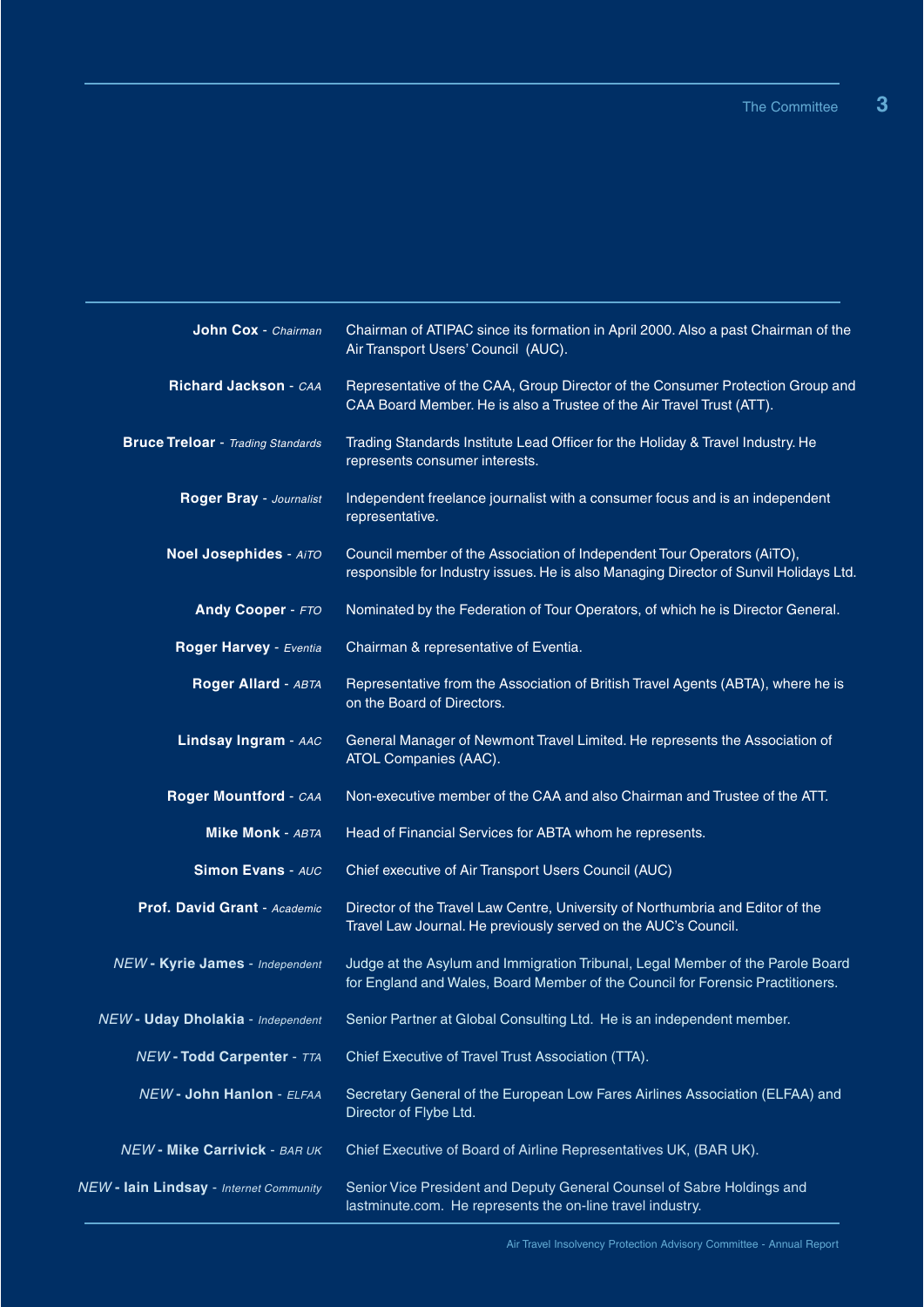## Travel Industry in 2006

Overseas Travel and Tourism statistics<sup>1</sup> show that in the year ending December 2006, visits abroad by UK residents rose by 3% from 66.4 million to 68.4 million. Of this, the number of visits to Western Europe rose by 2% while visits to North America decreased by 2%. Visits to the rest of the World increased by 12%. It is estimated that two thirds of visits abroad were holidays, (as opposed to business travel), just under half of which were package holidays. The level of leisure travel by air has continued to increase year-on-year, while holidays protected by ATOL have remained stable. The proportion of travel protected by ATOL has therefore been eroded from 84% in 2000 to a level of 60% in 2006 2.

Summer 2006 was difficult for the UK's travel industry. Booking levels suffered early in the season because of the Football World Cup in Germany in June and July. While the overall number of people travelling during that time was estimated to be more or less consistent with previous years, the number of people travelling on

traditional package holidays was lower. The exceptionally good weather in the UK following the World Cup did little to improve booking levels for the industry. In August, new security measures were introduced at all UK airports following security alerts, and this had a detrimental effect on consumer confidence. The trend for holidaymakers to book later, which has become steadily more apparent in recent years, continued in Summer 2006. The combination of these events led to many tour operators having to sell at discounted prices, whilst also having to cope with rising fuel prices. The importance of this continuing trend to late booking is that, although the cost of a failure might be lessened because of fewer customer claims, the risk of failures may well increase.

No-frills carriers now account for approximately 25% of air travel in Europe whereas in 1991 it was just 1%. The large number of European destinations on offer, together with the increasing number of on-line companies offering

accommodation, makes it easy for consumers to arrange their own holidays.

The no-frills carriers continue to move into the traditional short-haul tour operator markets, and new nofrills carriers have recently started to expand into medium-haul and long-haul destinations. Tour operators are continuing with steps to counteract this; some are moving away from the short-haul destinations served by these carriers and some are offering a more flexible approach to holidays rather than simply offering the traditional 7 or 14-night stays. Others are concentrating more on specialist or niche markets.

1. Overseas Travel & Tourism (MQ6), Office of National Statistics, Crown copyright 2007. 2. ATOL Business Issue 28.



#### **No-frills carriers market share in Europe (of weekly available seats)**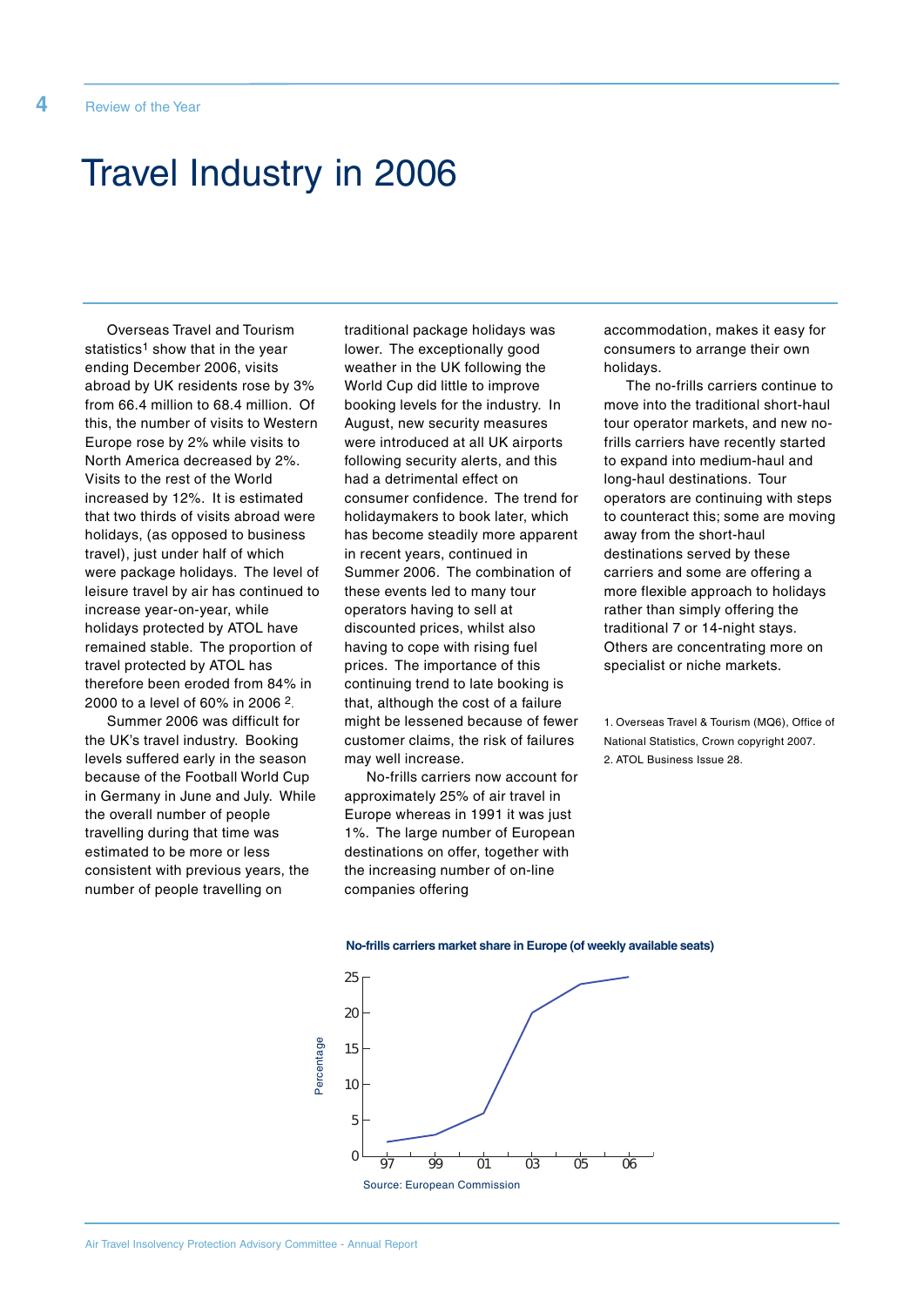#### **Market Outlook**

In December 2006 the Government announced that the Air Passenger Duty (APD) would double for all flying from 1 February 2007. Airlines had the option of passing the increase on to customers booked prior to the announcement, although not all airlines chose to do so. However, under the 'Package Travel, Package Holidays and Package Tours Regulations 1992' tour operators are not allowed to pass on an increase that was less than 2% of the total holiday cost. As a result, the industry has estimated that the increase in APD would cost UK tour operators around £50 million. The FTO has secured a Judicial Review of the Government's decision and the hearing has been set for July.

Generally the industry initially reported a slow start to the booking period for Summer 2007 holidays, but since the start of the year booking levels have been generally consistent with the previous year. Competition from no-frills carriers, the increase in Internet bookings, the growth of overseas home

ownership and the continuing trend for consumers to arrange DIY holidays rather than book packages, continue to be the main challenges for tour operators. In order to compete, they are being more flexible in the products they offer and taking measures to keep their costs low. Websites are becoming more sophisticated to encourage customers to book holidays or tailor-make travel arrangements online, so keeping costs down. Alternatively, rather than trying to compete with the no-frills carriers, an increasing number of operators are turning to niche and specialist products and, as a result, competition in these markets is increasing.

The announcement in February 2007 that Thomas Cook and MyTravel intended to merge their UK travel sectors was shortly followed by a similar announcement from TUI and First Choice. The industry sees this as being positive for all tour operator businesses in the long term. It is expected that capacity will be cut in order to realise synergies and reduce costs.

A reduction in capacity and stability in selling prices will be welcomed by the industry.

In March this year, European Union Transport Ministers backed an 'open skies' air services agreement with the United States. The deal should boost competition on the North Atlantic routes and could lead to a reduction in fares. It remains to be seen if this will have an effect on the business of the UK's tour operators. The industry has recently seen the emergence of a number of new business-classonly airlines on trans-Atlantic routes and, at the other end of the scale, there has been recent talk of European no-frills carriers moving into this long-haul market in the future.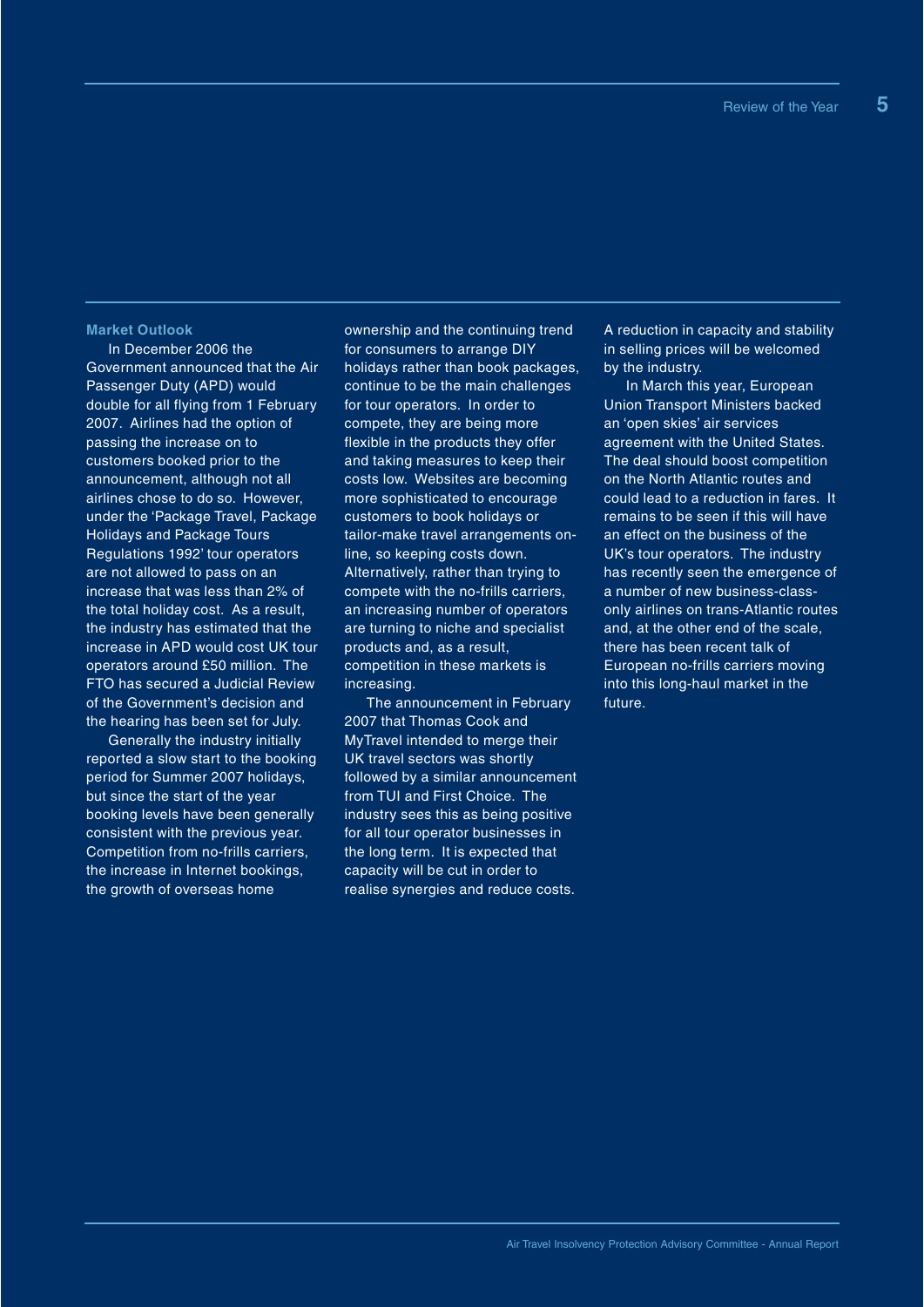# ATOL Tour Operator Failures

The year ending 31 March 2007 saw the collapse of 27 ATOL holders, an increase of two compared to the previous year. The failure of HCCT Holidays Ltd affected a much larger number of passengers, with 40,000 passengers receiving a refund compared to the 12,500 refunded on the failure of Cruise Promotions the previous year.

The failure of HCCT (Holidays) Ltd in December 2006 was the largest of the year by a significant margin. HCCT, was authorised to carry 69,263 passengers with a revenue of up to £28.5 million, making it one of the top 40 ATOL holders. The collapse of the company did not create a call on the Air Travel Trust, as the bond provided was sufficient. The CAA repatriated 800 passengers and refunded 40,000 passengers at a cost of just over £5 million.

The largest failure was Tapestry Holidays Ltd, which ceased trading in August 2006 – during the peak season. The cost of repatriating 1,462 passengers and 2,700 refunds is expected to reach £4.2 million. As the company provided a bond of £1.7 million, the call on the Trust will be approximately £2.5 million.

During the year, the ATOL scheme enabled 4,706 customers of failed tour operators to complete their holidays and return to the UK, and 54,116 received a refund of advance payments. For the year, total expenditure on claims and repatriations was £14.2 million, of which £3.2 million was provided by the Air Travel Trust.

The CAA examines all failure cases where there is a call on the Air Travel Trust to assess whether the licence holder overtraded. Where this can be demonstrated, action is normally taken against those who provided overtrading guarantees. The CAA issued formal demands against the directors of one licence holder during the period of this report and is carrying out investigations in several other cases. During the year the Air Travel Trustees agreed terms of settlement with the directors/owners of two ATOL holders that failed prior to March 2006. The CAA is also commencing legal proceedings against the directors of a failed ATOL holder.

Details of all the failures can be found at Appendix 1.

## **State of the Air Travel Trust**

The Air Travel Trust's deficit increased to £20,055,252 in the year ended 31 March 2007, of which £881,099 was interest. Claims on the ATT are met by an overdraft which is guaranteed by the Government. The Civil Aviation Act received Royal Assent in November 2006. This provides the Air Travel Trust with powers to replenish the fund, but requires secondary legislation before payments can be collected. Draft Civil Aviation (Contributions to the Air Travel Trust) Regulations 2007 are being consulted on as part of the wider consultation on reform of consumer financial protection. It is expected that Regulations will come into force on 31 March 2008.

The Committee welcomes the introduction of legislation to replenish the fund, a measure for which it has been pressing for well over a decade.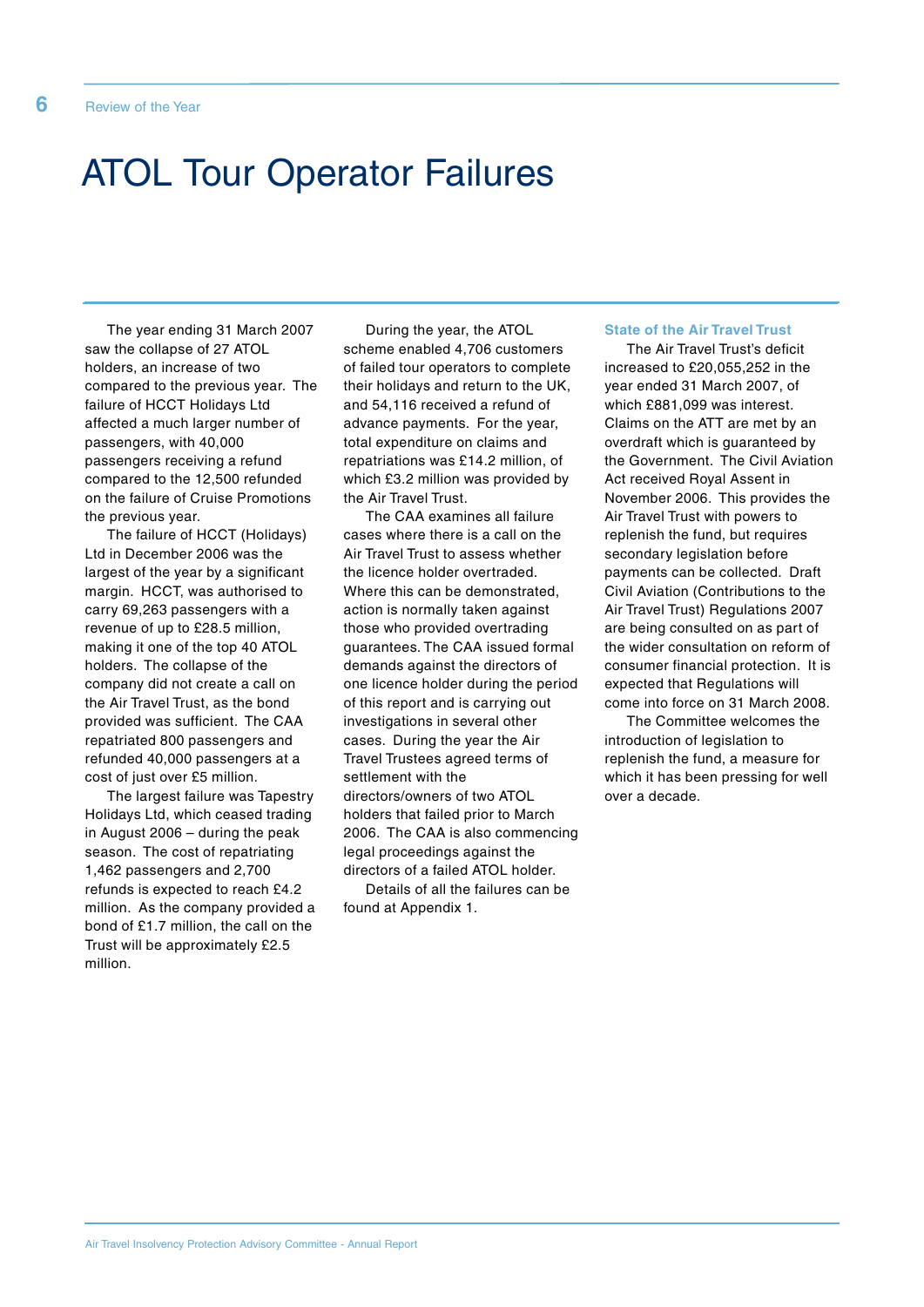There were five calls on the Trust, as follows:

**All in 1 Travel Ltd** required £10,000 in addition to a bond of £108,000.

**Tapestry Holidays Ltd** required £2.5 million in addition to a bond of £1.7 million.

**Travel World International Ltd** required £294,000 in addition to a bond of £934,000.

**Dedicated Holiday Group Ltd** required £382,000 in addition to a bond of £598,000.

**A I (Leisure) Ltd** required £48,000 in addition to a bond of £639,000.

Passengers repatriated by ATOL from resort

4,706

Number of ATOL claimants who received a refund

54,116

Amount ATOL refunded in claims £14.2m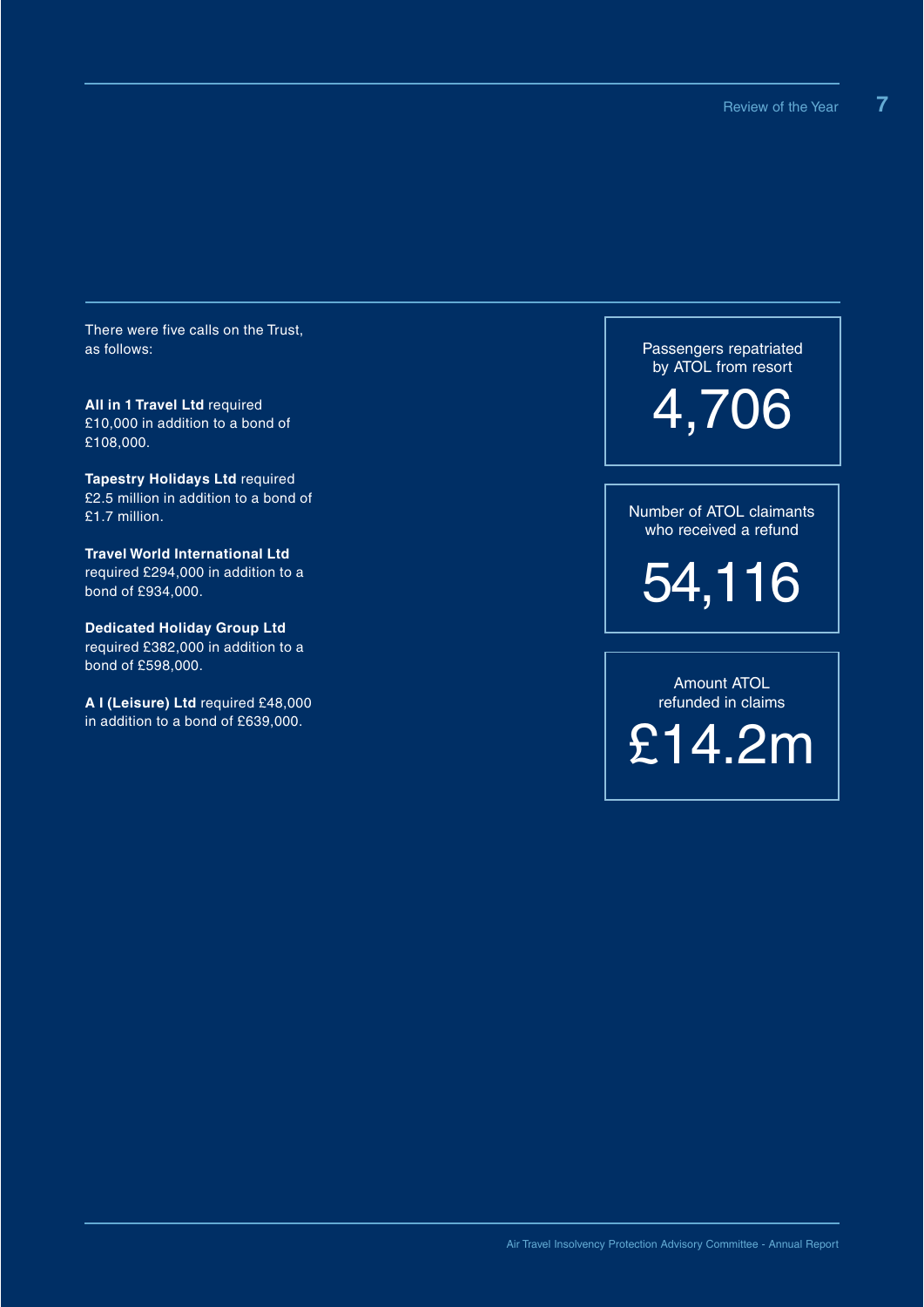# Future of Financial Protection

The Committee has previously expressed its concern about the reduction in financial protection for air passengers. It has noted the continuing growth of no-frills carriers and the increasing availability of individual holiday components, which has allowed passengers to book their flight and hotel separately. The Tour Operator and consumer members of the Committee continue to seek action to ensure that consumers are protected, regardless of how they booked their holiday. The proposed review of the Package Travel Directive provides another

opportunity to review financial protection. The Committee will ask the Government to ensure it takes this opportunity to review protection needs. In respect of sales made directly to their customers, the airline members of the Committee have a different view. They believe that the voluntary measures they have previously demonstrated (including the sale of airline failure insurance and informal arrangements to repatriate passengers for a set cost, where capacity is available) have provided sufficient protection for direct sales.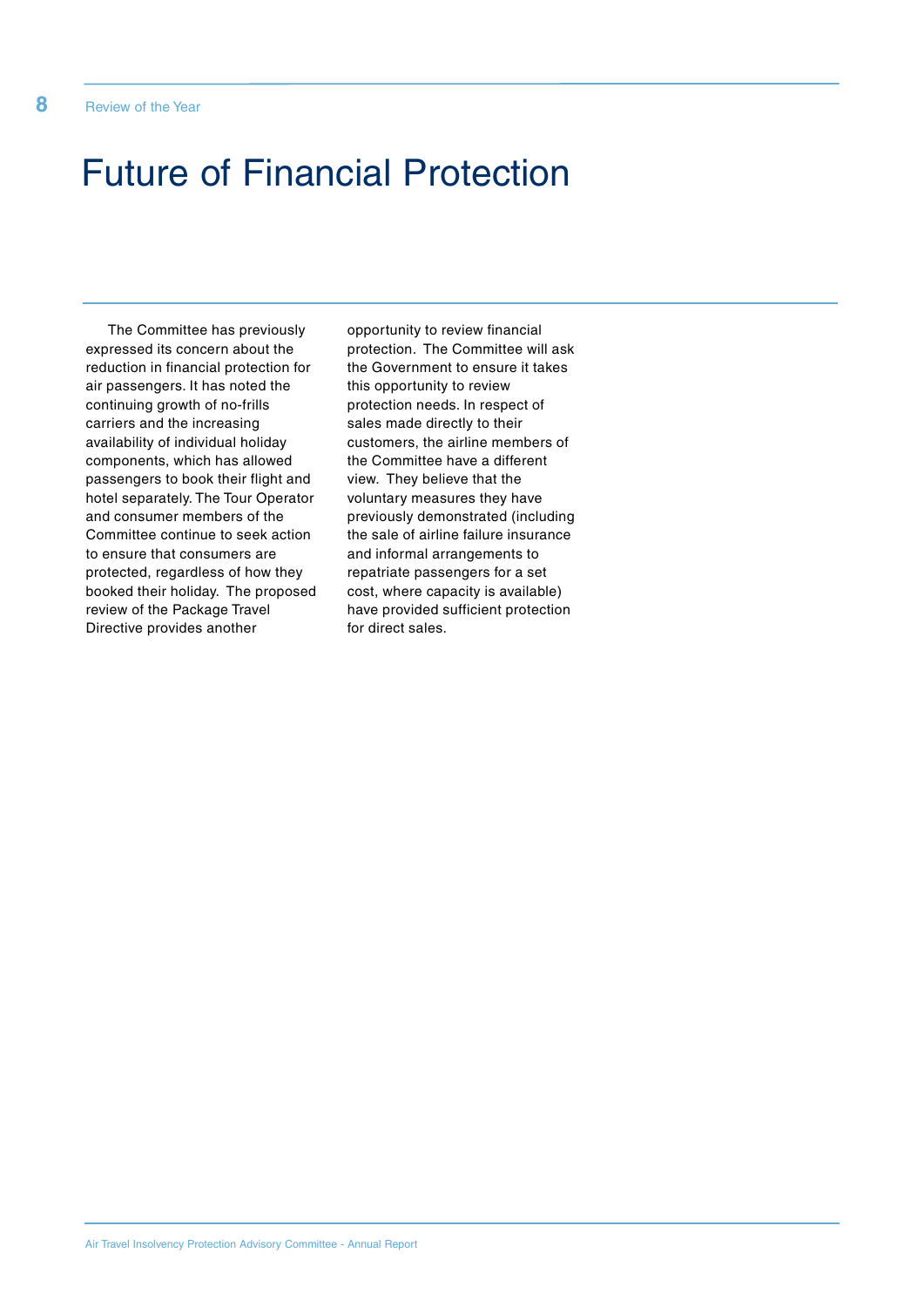### **Reform of ATOL Bonding**

In November 2005 the Government asked the CAA to look at whether tour operators' costs could be reduced through a reform of ATOL bonding. The CAA issued an informal consultation in April 2006 seeking the views of the industry. The results were published in July 2006 and showed that there was overall industry support for the proposal. The DfT asked the CAA to carry out some further work to establish the economic viability of a fund based on a per-passenger contribution. The work was delayed to await the outcome of the Judicial Review and the impact this could have on the level of business covered by ATOL. Following the Court of Appeal Judgment in October 2006 the CAA was able to discuss the impact with the industry and incorporate their views into the analysis of the fund.

The DfT and CAA jointly launched a formal consultation on 2 April 2007 seeking views on reforming ATOL bonding and replenishing the Air Travel Trust Fund. The consultation included a partial regulatory impact assessment and draft Air Travel Trust Regulations. The proposal is based on a £1 per passenger contribution to be paid by tour operators to be called the "ATOL Protection Contribution" or "APC". This links the charge closely to the ATOL scheme and makes clear the nature of the payment.

The proposed reform allows for simplification of the ATOL system along with the introduction of targeted monitoring. There is also an opportunity to raise consumer awareness by including statements on invoices, brochures and websites where a booking is ATOL Protected. If the proposal receives support, the proposed implementation date would be 1 April 2008.

The consultation was issued just after the end of the period covered by this Report, but has been included due to its importance to tour operators and consumers. The Committee strongly supports reform of the ATOL system and the associated deregulatory benefits that can be delivered to tour operators. It also welcomes the opportunity to provide clarity to consumers by including a statement on documentation supported by an appropriate consumer awareness campaign.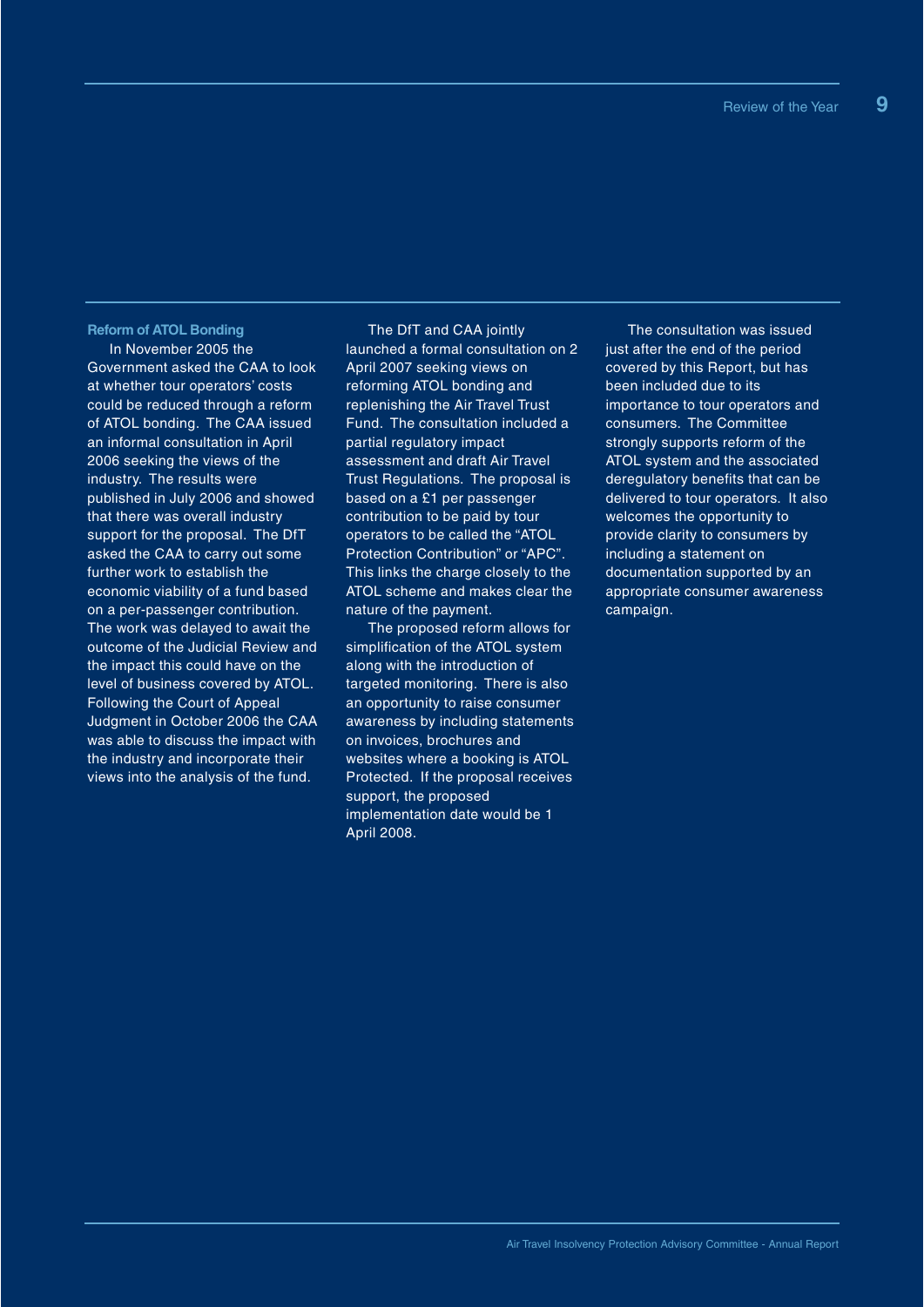# Further Developments

#### **Definition of Travel Packages**

ABTA challenged the CAA's Guidance Note which set out its interpretation of a package and applied for a Judicial Review. This was heard in the High Court in November 2005. In the event, the judgment found in favour of ABTA and quashed the CAA's Guidance Note. There were differing opinions within the industry on the Judgment and there was a need for further clarity. The CAA appealed the decision and the appeal was heard in June 2006. The Court of Appeal issued its judgment in October 2006.

The Court of Appeal found that the Guidance Note was misleading, or potentially misleading, to the uninformed reader and that it should be withdrawn. Following the decision there was a mixed reaction from the industry with some parts welcoming clarity while others were concerned that there was still a great deal of confusion. The DTI agreed to produce some industry guidance and has been working on this with other Government departments and the CAA. Draft guidance will be discussed with the industry before it is published, but at the date of this report had not been circulated by the DTI. ATIPAC is disappointed by the amount of time

taken by the Government to produce this guidance.

The Committee has been concerned for some time about the confusion customers face when booking a holiday. It has also been concerned about travel companies that seek to artificially segment their business to avoid selling "packages", with the result that the protection provided by the Package Travel Regulations, both in terms of financial protection and customer liability, is removed. We hope to see clarification both for the industry and for consumers.

#### **Consumer Acquis**

In January 2007, the Commission issued a Green Paper on the Review of the Consumer Acquis (eight European Directives aimed at protecting consumers) which includes the Package Travel Directive. The aim of the review is to modernise the consumer directives in order to simplify and improve the regulatory environment for business and consumers. The Green Paper suggests consideration of developing a "horizontal instrument" which would amalgamate the common issues across all of the directives into one Directive. Directive specific requirements, such as the financial

protection arrangements for Package Travel, would be contained in individual directives or "vertical instruments".

The Green Paper also considers the degree of harmonisation. Currently, the Directives are based on minimum harmonisation which allows Member States to have higher protection levels than provided for. Consideration is being given to changing this to maximum harmonisation which would prevent Member States from going beyond the specified requirements.

It is expected that a separate Working Paper will be issued by the Commission no earlier than July to consider the Package Travel Directive. The Committee's Members will continue to engage with the DTI and the Commission on this important issue.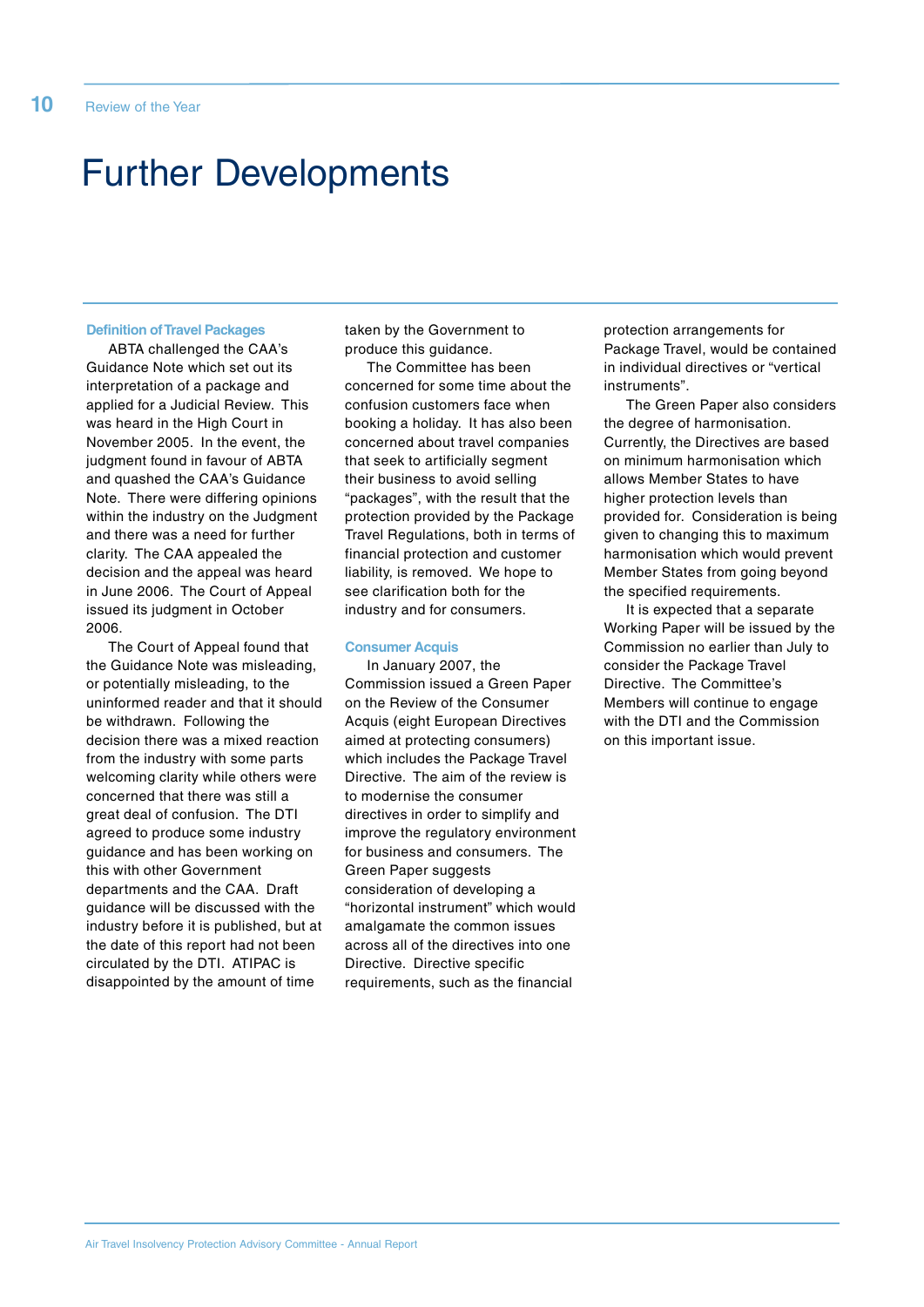#### **Credit Cards**

The Royal Bank of Scotland has been in negotiation with the CAA about a new agreement to cover credit card sales. The CAA was concerned that the agreement should provide benefits to the industry; some of the trade association members attended a briefing by the Royal Bank of Scotland, which set out how the agreement would work in practice. It was agreed that there was a benefit to the industry and the CAA proceeded on the basis of the Committee's advice. The agreement is with the Bank for completion.

The CAA also provided briefing to the Committee on legal advice it had received regarding credit card issuers being responsible for sales made through travel agents. Previous legal advice had been that credit card issuers were only responsible for direct sales. The Committee was concerned about the impact on the industry of a potential change in CAA and/or Air Travel Trust policy and sought to maintain the status quo. The CAA is continuing to discuss this issue with the Association of Payment Clearing Services (APACS) the trade organisation that represents the banks.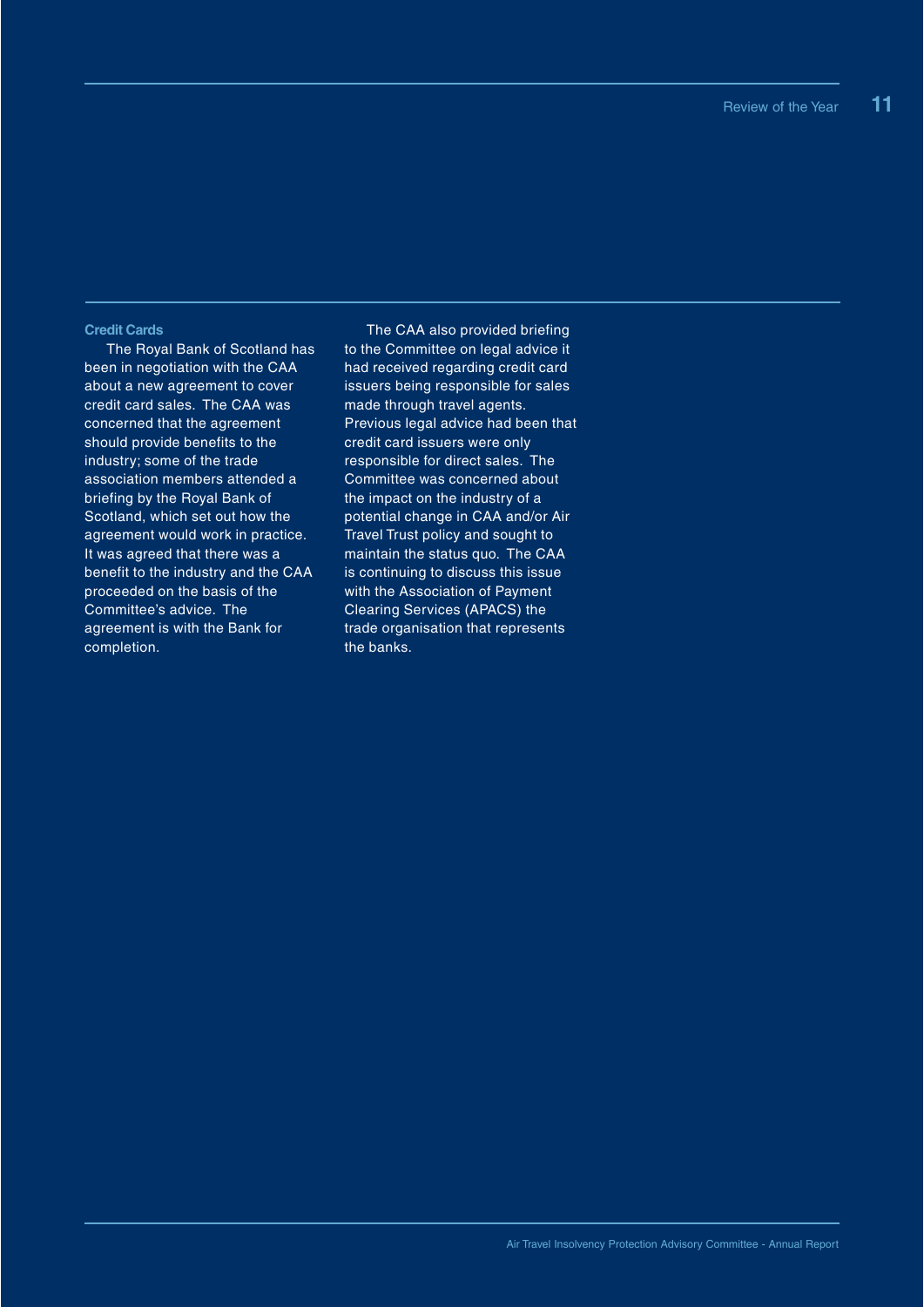# **Conclusion**

The past year has seen a further decline in the amount of air travellers that are financially protected and there is still consumer confusion about whether or not the products they purchase are protected.

The Committee was pleased that the outcome of the informal consultation conducted by the CAA in April 2006 showed that the industry was in favour of a reform of ATOL bonding. The introduction of the APC will reduce costs and a significant part of the regulatory burden for the industry. The proposals put forward in the consultation include a suggestion for targeted monitoring of licence holders with no reduction in the quality of financial monitoring currently undertaken.

The Committee believes that the introduction of the APC is a "golden" opportunity to increase consumer awareness by having clear statements on advertising and invoices when products are financially protected. This should be complemented by an appropriate and effective consumer awareness campaign.

Even though the introduction of a reform in ATOL bonding would not cover all air travellers, the Committee is pleased that this is a step in the right direction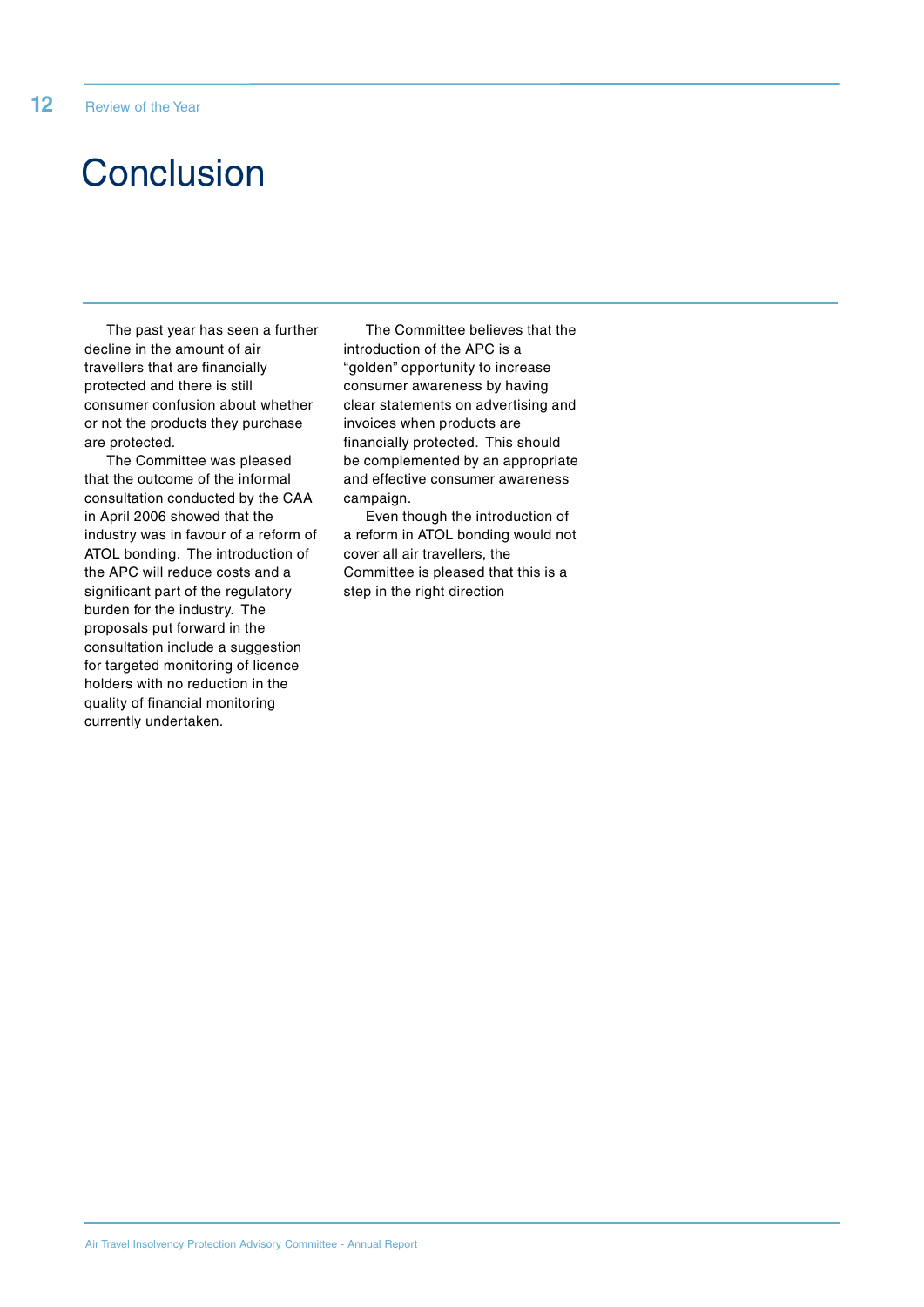| <b>AAC</b>   | Association of ATOL Companies<br>The AAC represents around 60 ATOL holding companies of varying sizes                                                                         |
|--------------|-------------------------------------------------------------------------------------------------------------------------------------------------------------------------------|
| <b>ABTA</b>  | Association of British Travel Agents<br>ABTA is a trade association and regulatory body with over 6000 members                                                                |
| <b>AITO</b>  | Association of Independent Tour Operators<br>AITO represents over 150 independent specialist tour operators                                                                   |
| <b>APACS</b> | <b>Association for Payment Clearing Services</b><br>APACS is the UK trade association for credit card payments and services                                                   |
| <b>APC</b>   | <b>ATOL Protection Contribution</b><br>Proposed levy on tour operators of £1 for each ATOL-protected passenger                                                                |
| <b>APD</b>   | Air Passenger Duty<br>An excise duty that is charged on the carriage of passengers from UK airports                                                                           |
| <b>ATOL</b>  | Air Travel Organisers' Licensing<br>The statutory consumer protection scheme set up and managed by the CAA to<br>protect the consumer in the event of a tour operator failure |
| <b>ATT</b>   | <b>Air Travel Trust</b><br>The reserve fund to back up ATOL bonds. It is currently in deficit                                                                                 |
| <b>AUC</b>   | Air Transport Users Council<br>UK consumer watchdog for the aviation industry funded by the CAA                                                                               |
| <b>BARUK</b> | Board of Airline Representatives in the UK<br>Industry association for scheduled airlines operating in the UK                                                                 |
| <b>DfT</b>   | Department for Transport<br>Government department responsible for transport issues                                                                                            |
| <b>DTI</b>   | Department of Trade and Industry<br>Government department responsible for trade, business and consumers                                                                       |
| <b>ELFAA</b> | European Low Fares Airline Association<br>Representing the no-frills airlines in Europe, with 10 members                                                                      |
| <b>FTO</b>   | <b>Federation of Tour Operators</b><br>Trade organisation for tour operators. It is proactive on health and safety issues                                                     |
| <b>TTA</b>   | <b>Travel Trust Association</b><br>Non-franchise trade association operating trust accounts for independent travel<br>agents in the UK                                        |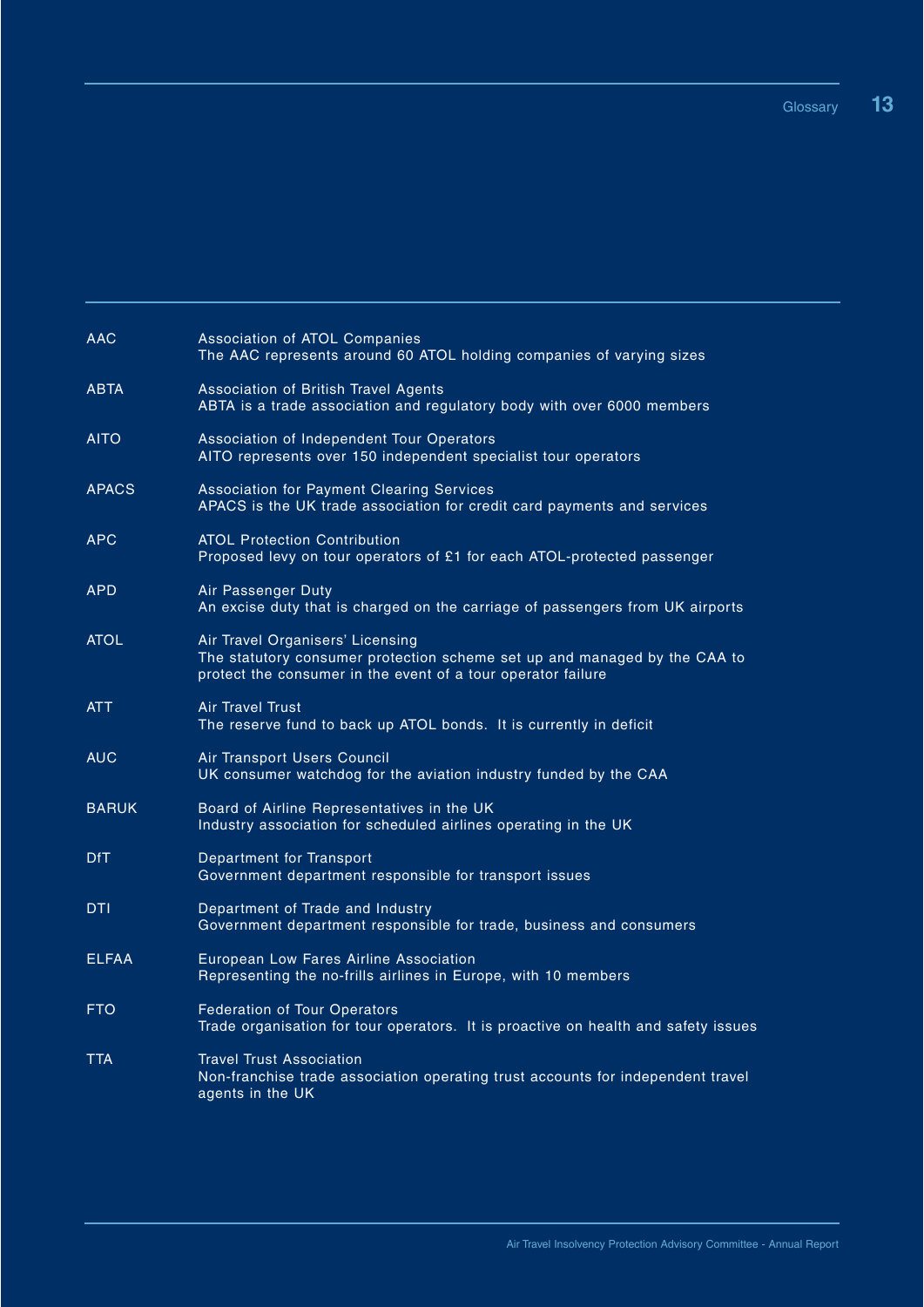# Details of Bonds Called - April 06 to March 07

1.The administration of the cases may not have been completed. Administration costs which were incurred in paying passengers' refunds have been included in the Cost of Refunds.

2. The figures for total expenditure and any call on the Air Travel Trust include amounts already spent plus estimated further expenditure.

| <b>LICENCE HOLDER</b>                 | <b>Bond Called</b> | No. Passengers | <b>ATOL Revenue</b> | <b>Bond Amount</b> |
|---------------------------------------|--------------------|----------------|---------------------|--------------------|
|                                       |                    |                | £'000               | £'000              |
| Osmani Travel Ltd                     | 6 Apr 06           | 296            | 151                 | 16                 |
| <b>Holiday Travel Essentials Ltd</b>  | 6 Apr 06           | 81             | 65                  | 10 <sup>°</sup>    |
| First Call (London) Ltd               | 26 May 06          | 240            | 96                  | 14                 |
| <b>Skyflights Ltd</b>                 | 15 Jun 06          | 1,331          | 170                 | 25                 |
| <b>Transtours Centre Ltd</b>          | 21 Jun 06          | 402            | 300                 | 151                |
| All in 1 Travel Ltd                   | 30 Jun 06          | 496            | 243                 | 108                |
| <b>Philippine Travel Ltd</b>          | 10 Jul 06          | 100            | 120                 | 28                 |
| Incentive & Conference Centre Ltd     | 12 Jul 06          | 1,220          | 1,179               | 412                |
| <b>Services Travel Centre Ltd</b>     | 4 Aug 06           | 1,180          | 260                 | 36                 |
| <b>Tapestry Holidays Ltd</b>          | 10 Aug 06          | 19,772         | 11,154              | 1,700              |
| <b>Travel World International Ltd</b> | 15 Aug 06          | 24,811         | 6,308               | 934                |
| Dedicated Holidays Group Ltd          | 1 Sep 06           | 14,670         | 5,978               | 598                |
| <b>Holiday Index Ltd</b>              | 8 Sep 06           | 6,625          | 1,930               | 241                |
| Centre Travel 1990 Ltd                | 22 Sep 06          | 250            | 100                 | 15                 |
| Solar International Travel Ltd        | 26 Sep 06          | 312            | 236                 | 41                 |
| Masterplan Publishing Ltd             | 26 Sep 06          | 5,220          | 3,065               | 481                |
| <b>Champion Travel Agency Ltd</b>     | 29 Sep 06          | 240            | 80                  | 10                 |
| A I (Leisure) Ltd                     | 17 Oct 06          | 1,979          | 5,768               | 639                |
| Open Holidays Ltd                     | 24 Nov 06          | 450            | 270                 | 153                |
| <b>HCCT</b> (Holidays) Ltd            | 13 Dec 06          | 169,263        | 28,468              | 6,987              |
| <b>Travel5Live Ltd</b>                | 17 Jan 07          | 2,493          | 1,798               | 360                |
| <b>Travellers Way Ltd</b>             | 24 Jan 07          | 2,023          | 1,200               | 120                |
| Alpha Holidays Ltd                    | 6 Feb 07           | 120            | 72                  | 100                |
| The Villa Collection                  | 7 Feb 07           | 660            | 474                 | 337                |
| <b>B P Tours &amp; Travel Ltd</b>     | 5 Mar 07           | 671            | 33                  | 10                 |
| <b>Air Connections Ltd</b>            | 27 Mar 07          | 630            | 202                 | 21                 |
| Travel & Tours Anywhere Ltd           | 30 Mar 07          | 2,650          | 4,557               | 901                |
| <b>TOTAL: 27 Failed Companies</b>     | <b>TOTAL:</b>      | 258,185        | 74,275              | 14,447             |

Air Travel Insolvency Protection Advisory Committee - Annual Report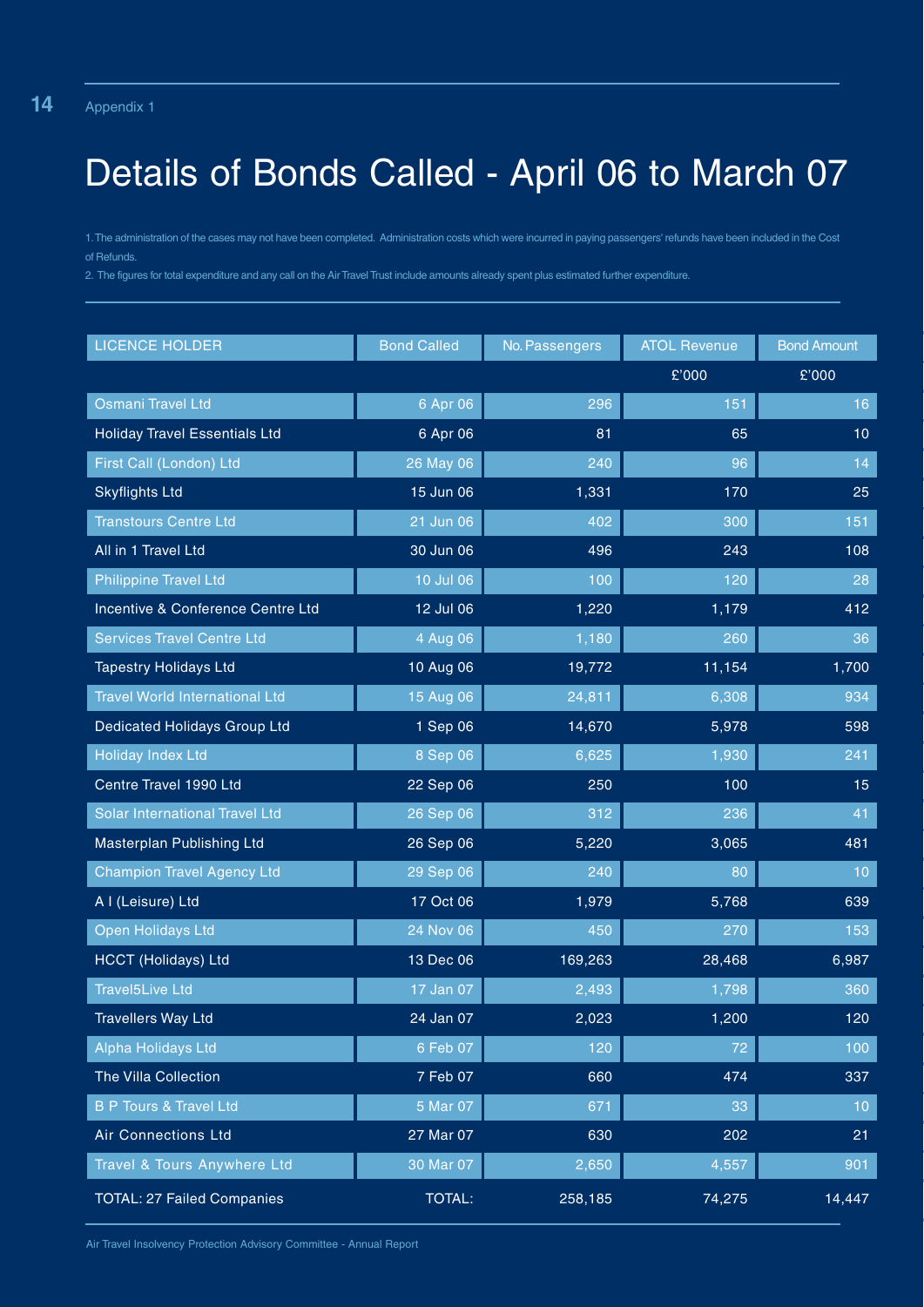3. Where a call on the Air Travel Trust is indicated, this is the difference between expected total expenditure and available bond monies. The call on the Air Travel Trust may include the expenditure of accrued interest.

4. The totals may not agree to the sum of the figures shown in the table due to rounding differences.

| No. Repatriated     | <b>Repat' Cost</b>        | No. Refunded        | <b>Cost of Refunds</b>    | Expenditure         | <b>ATT Call</b>           |
|---------------------|---------------------------|---------------------|---------------------------|---------------------|---------------------------|
|                     | $\pmb{\mathfrak{L}}$ '000 |                     | $\pmb{\mathfrak{L}}$ '000 | $\pounds'000$       | $\pmb{\mathfrak{L}}$ '000 |
|                     | $\boldsymbol{0}$          | $6\phantom{a}$      | 4                         | 4                   | $\mathbf 0$               |
| $\mathbf 0$         | $\mathsf{O}\xspace$       | 10                  |                           | 1                   | $\pmb{0}$                 |
| 15                  | $\overline{2}$            | 35                  | 8                         | 10                  | $\overline{0}$            |
| $\mathbf 0$         | $\mathbf 0$               | 113                 | 15                        | 15                  | $\pmb{0}$                 |
| $\overline{4}$      | $\overline{c}$            | 31                  | 34                        | 35                  | $\overline{0}$            |
| 10                  | $\overline{2}$            | 291                 | 116                       | 118                 | 10                        |
| $\overline{0}$      | $\overline{0}$            | 10                  | 13                        | 13                  | $\overline{0}$            |
| $\mathsf{O}\xspace$ | $\mathsf{O}\xspace$       | $\overline{4}$      | 10                        | 10                  | $\pmb{0}$                 |
| $\pmb{0}$           | $\boldsymbol{0}$          | 50                  | 27                        | 27                  | $\pmb{0}$                 |
| 1,462               | 1,059                     | 2,700               | 3,184                     | 4,243               | 2,543                     |
| 1,000               | 556                       | 6,633               | 672                       | 1,228               | 294                       |
| 769                 | 244                       | 1,946               | 736                       | 980                 | 382                       |
| $\overline{0}$      | $\overline{0}$            | 250                 | 52                        | 52                  | $\overline{0}$            |
| $\mathbf 0$         | $\mathsf{O}\xspace$       | $\mathsf{O}\xspace$ | $\mathsf{O}\xspace$       | $\mathsf{O}\xspace$ | $\pmb{0}$                 |
| $\overline{0}$      | $\overline{0}$            | $\overline{0}$      | $\overline{0}$            | $\overline{0}$      | $\boldsymbol{0}$          |
| 180                 | 101                       | 250                 | 163                       | 263                 | $\mathsf{O}\xspace$       |
| $\overline{0}$      | $\overline{0}$            | 11                  | 5                         | 5                   | $\overline{0}$            |
| 26                  | 23                        | 940                 | 663                       | 687                 | 48                        |
| $\overline{c}$      | $\overline{0}$            | 14                  | 8                         | 8                   | $\overline{0}$            |
| 800                 | 206                       | 40,000              | 4,904                     | 5,109               | $\pmb{0}$                 |
| 120                 | 86                        | 338                 | 269                       | 355                 | $\mathbf 0$               |
| $17 \,$             | 10                        | 198                 | 81                        | 91                  | $\pmb{0}$                 |
| $\mathbf 0$         | $\overline{0}$            | $\sqrt{6}$          | $\overline{2}$            | $\overline{2}$      | $\mathbf 0$               |
| $\pmb{0}$           | $\pmb{0}$                 | 200                 | 120                       | $\boxed{120}$       | $\pmb{0}$                 |
| $\pmb{0}$           | $\overline{0}$            | $\mathbf 0$         | $\overline{0}$            | $\mathbf 0$         | $\pmb{0}$                 |
| $\pmb{0}$           | $\mathsf{O}\xspace$       | $\mathbf 0$         | $\pmb{0}$                 | $\mathsf{O}\xspace$ | $\pmb{0}$                 |
| 300                 | 643                       | 80                  | 230                       | 873                 | $\mathbf 0$               |
| 4,706               | 2,934                     | 54,116              | 11,317                    | 14,251              | 3,278                     |

Air Travel Insolvency Protection Advisory Committee - Annual Report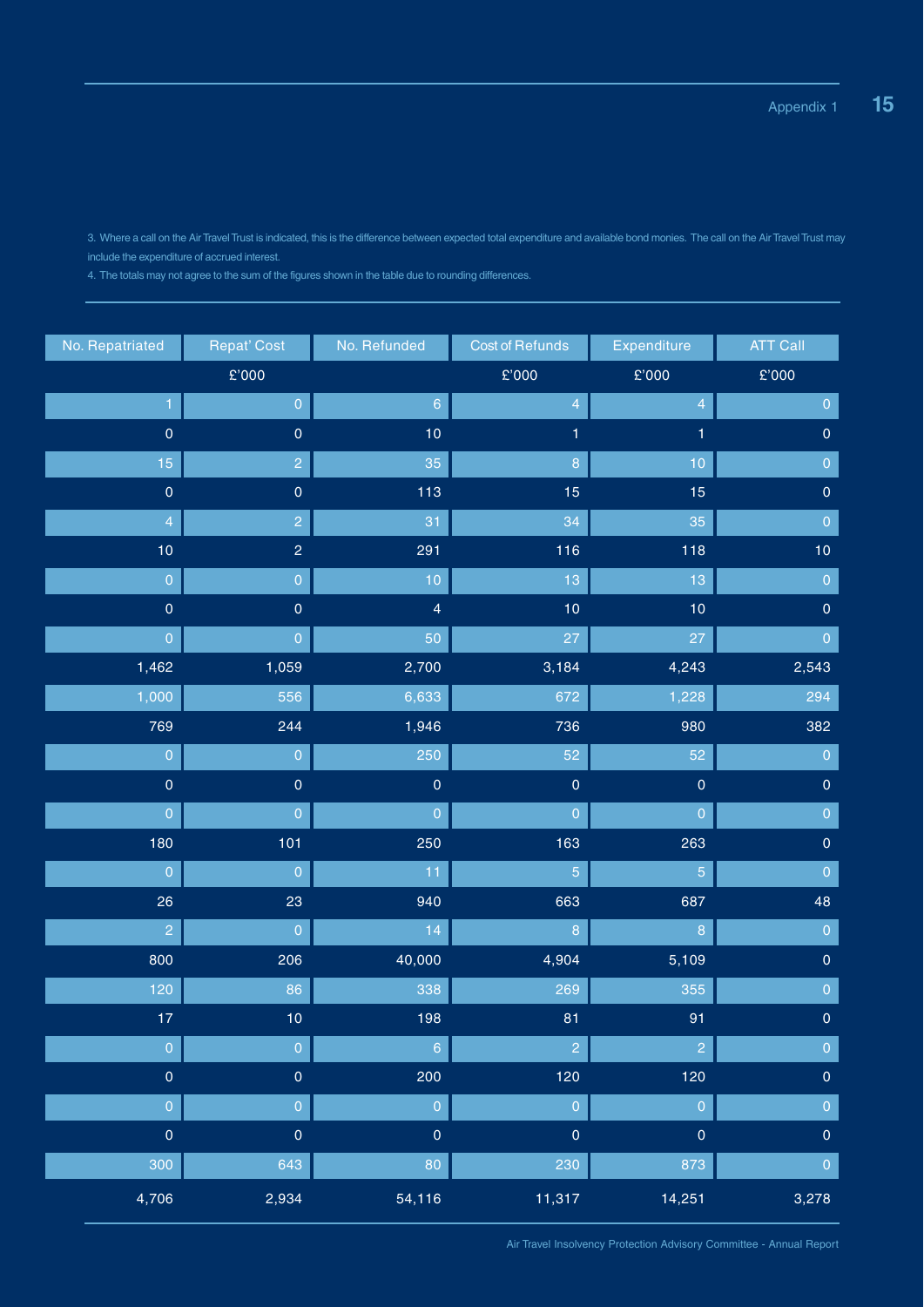# ATIPAC Constitution & Terms of Reference

### **Establishment and Role of the Committee**

1. The Air Travel Insolvency Protection Advisory Committee ("the Committee") is established by the Secretary of State for Transport to advise on the financial protection arrangements for air travellers and customers of air travel organisers.

### **Composition of the Committee**

2. Members of the Committee shall be drawn from:

Association of British Travel Agents **Association of British Travel Agents** Two Members Federation of Tour Operators **Contact Cone Member** Association of Independent Tour Operators **Cone Member** Association of Airline Consolidators **Consolidators** One Member Eventia One Member **Travel Trust Association** Christian Christian Christian Christian Christian Christian Christian Christian Christian Air Transport Users Council **Community** Cone Member **Trading Standards Cone Member Internet Community Community Community** Community Community Community Community Community Community Community Community European Low Fares Airlines Association **Connect Coney Cone Member** BARUK **One Member** Controllering and the Controllering Cone Member Independent representatives not associated with Three or four Members, any organisation represented on the Committee ( one of whom is Chairman) Other representatives of consumer interests **One or two members** Civil Aviation Authority (CAA) Two Members

### **Appointments to the Committee**

- 3. Members shall be appointed by the Chairman of the CAA, for periods specified at the time of appointment; Membership periods should normally be periods of 4 years. Members may resign at any time. The CAA Chairman will consult the Chairman of the Committee before appointing Members other than from trade associations and the CAA.
- 4. Each represented body should nominate to the CAA two alternates, who may attend any meeting in the absence of that body's appointed Member(s).
- 5. If the Chairman of the CAA is satisfied that a member has been absent from meetings of the Committee for more than three consecutive meetings or is satisfied that a member is otherwise unable or unfit to discharge the functions of a member of the Committee he may declare the membership vacant.

### **Meetings of the Committee**

6. The Committee shall determine its own procedures for and frequency of meetings, including any requirement for a quorum.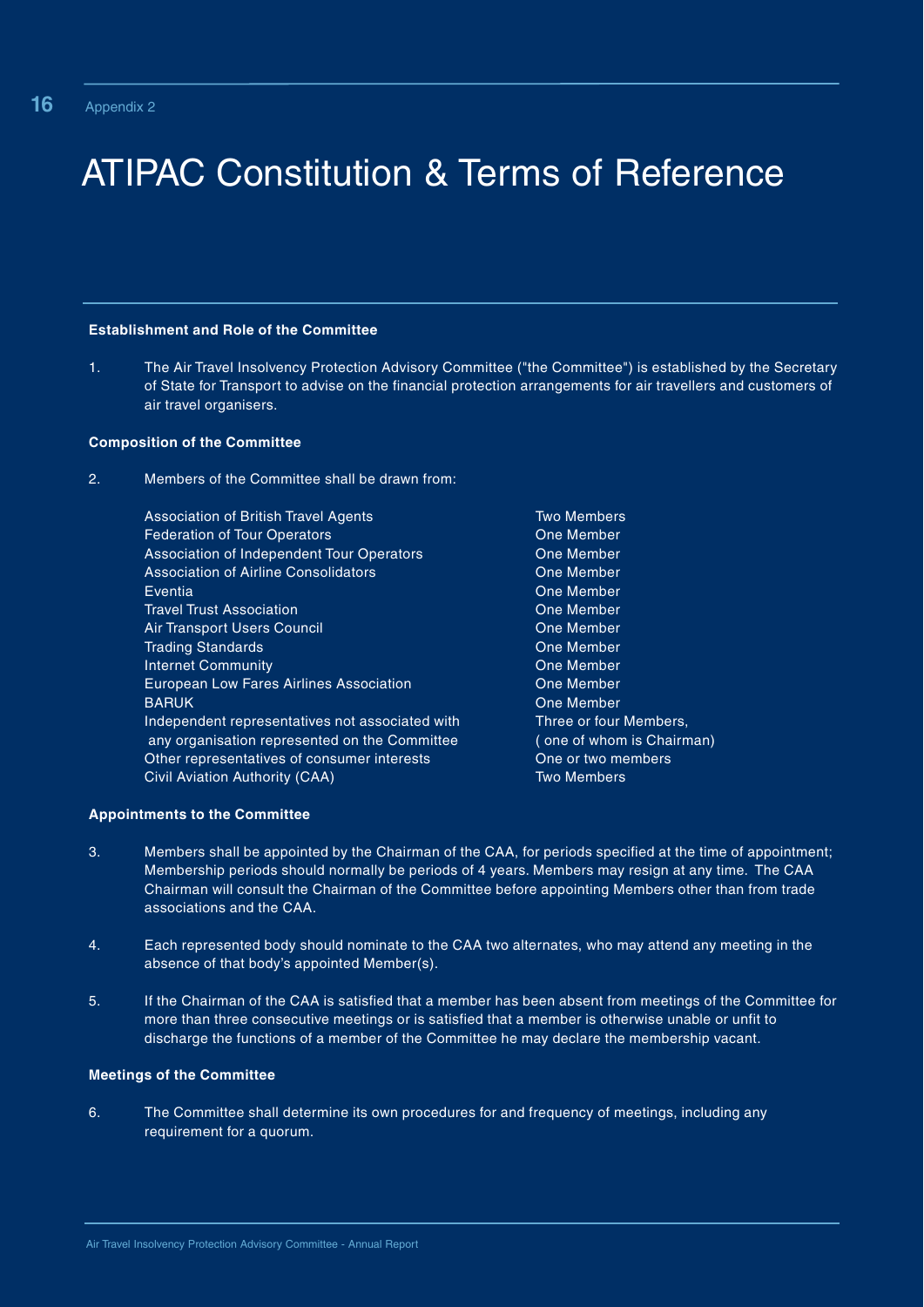#### **Duties of Committee**

- 7. The Committee shall keep under review and from time to time advise the CAA, the Trustees of the Air Travel Trust and the Secretary of State for Transport on the arrangements for the financial protection of air travellers and customers of air travel organisers.
- 8. In particular it shall:

advise the CAA and the Secretary of State as appropriate on any changes to the structure of protection that it concludes are necessary or desirable;

advise the CAA and the Trustees on the use of their discretion when making payments from bonds and from the Trust;

advise on bonding arrangements and bond levels;

advise on agreements between the Trustees, the CAA and third parties such as credit card companies;

advise the Secretary of State on the need for a reimposition of a levy on the holders of Air Travel Organisers' Licences in order to replenish the Trust Fund, and advise the CAA and the Secretary of State (as appropriate) on the implementation of such a levy.

9. The Committee shall submit to the Secretary of State an Annual Report on its activities in each year ended 31 March within four months of the end of that year. The Committee shall draw to the Secretary of State's attention at any time matters of concern on which, in its view, action is necessary.

#### **Administrative Arrangements**

- 10. Reasonable out of pocket expenses directly incurred by Members of the Committee in attending meetings shall be reimbursed by the CAA.
- 11. The CAA shall provide administrative support to the Committee.

The Department of the Environment, Transport and the Regions April 2000

Amended by the Department for Transport July 2006